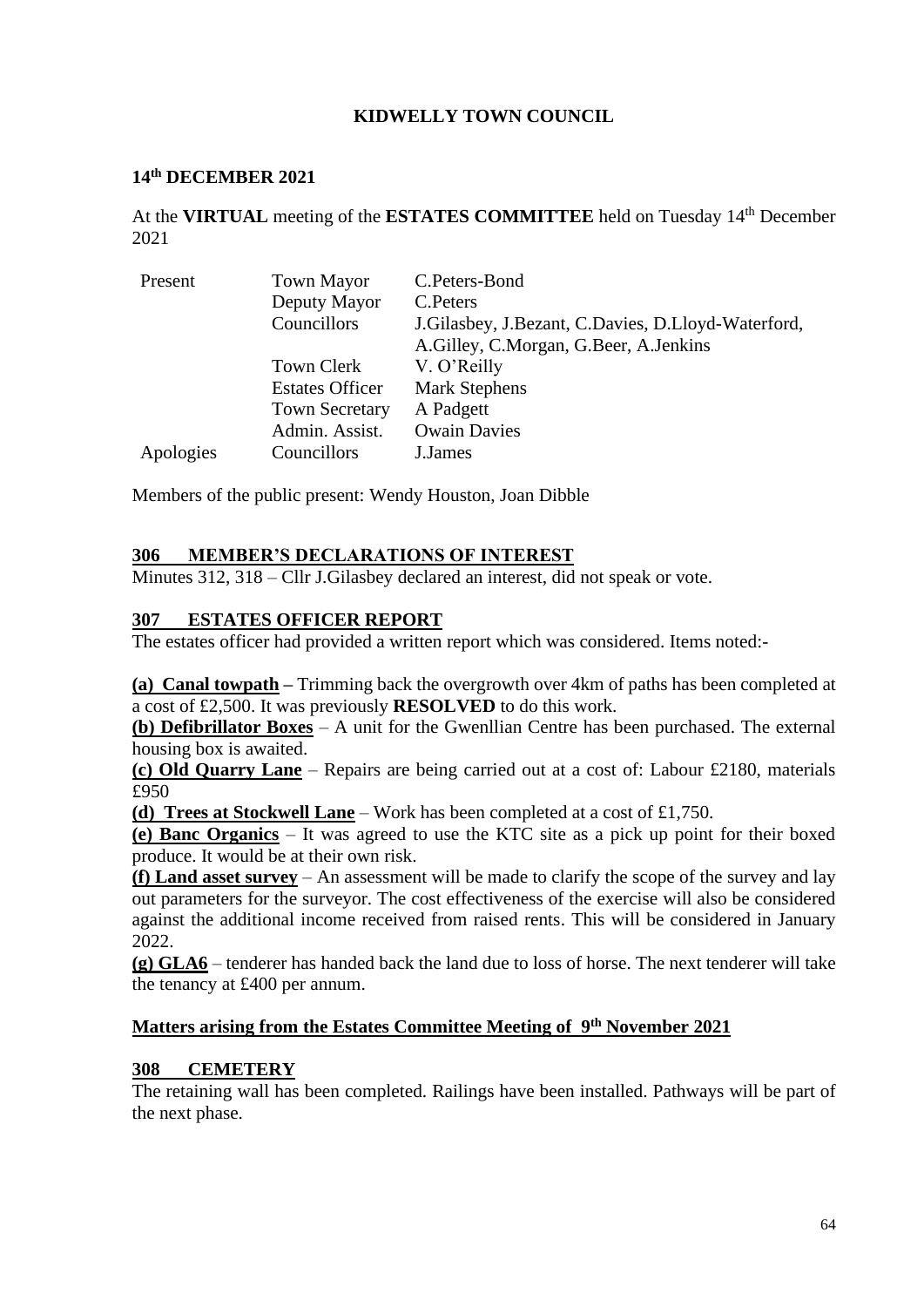# **309 H19 H15 A12- RENT REVIEW "in camera"**

A valuation has been determined and disputed by the leasees. Action is being taken to resolve the issues. The town council valuation document has been sent to the agent concerned. The solicitor is on sick leave and will be re-contacted when returned to work.

# **310 HISTORY SHED EXPERIENCE**

Planning application has been submitted. The county has requested an extension of time for deliberation. Natural Resources Wales requires 3 reports to be submitted. Flood assessment, Contamination report and a Construction Environment Plan – a total cost of £2,570. Planning cannot be considered further until these reports have been received.

# **311 SKATE BOARD PARK AND PUMP TRACK**

A request for a skate board park and pump track has been received. It was previously **RESOLVED**, in principal, to support the project. A community group has been formally constituted to progress the project. Cllr J.James was appointed as council representative, allowing her to participate in discussion. The association has provided initial design plans and will present the ideas to the next meeting on 18<sup>th</sup> January 2022.

## **312 BRIDLEWAY TRANSFER – YSGOL GWENLLIAN DEVELOPMENT**

The county council wishes to add the footprint of part of the bridleway (11/31a) to the school development site. Planning permission for the new school will not be approved unless this is done for ecological reasons. An alternative to a 15 year lease would be an asset transfer to the county council. This option has been rejected by the county council. It was previously **RESOLVED** to propose a 20 year lease.

## **313 CASTLE LIGHTING**

CADW requires a work method and risk assessment to be prepared and a contract to be signed before work to renew the castle lights can commence. They also would prefer a separate electricity meter to be installed. The old lights have been removed and the electricity disconnected. New tenders may have to be sought for the lightbox refurbishment.

## **314 FLOODING**

Mynydd y Garreg:-

Properties in Menciau Road have been damaged, boundary walls collapsed. Owners want the council to bear the cost due to historic ownership of the land and installation of drains. It was recognised that the onus is on the owner to prove the drains are the responsibility of the council. The archives will be searched for any deeds, covenants or legal reasons to support any claims received. Cllr.J.Bezant will research the archives.

Waungadog:-

Damage caused by flooding at Waungadog has incurred repair costs of £960. This matter was referred to the finance committee.

## **315 TOWN CLOCK**

Due to the cramped space in the tower and the dampness, the engineer would have to dismantle the clock and remove it for repairs to the factory. Cost - £8,894. An alternative long term solution would be to electrify the mechanism at a cost of £7886 plus electricity connection charges. As the clock is housed in the church steeple, permission from the church authorities will be needed. Grant funding is not available. There is no finance available at present.